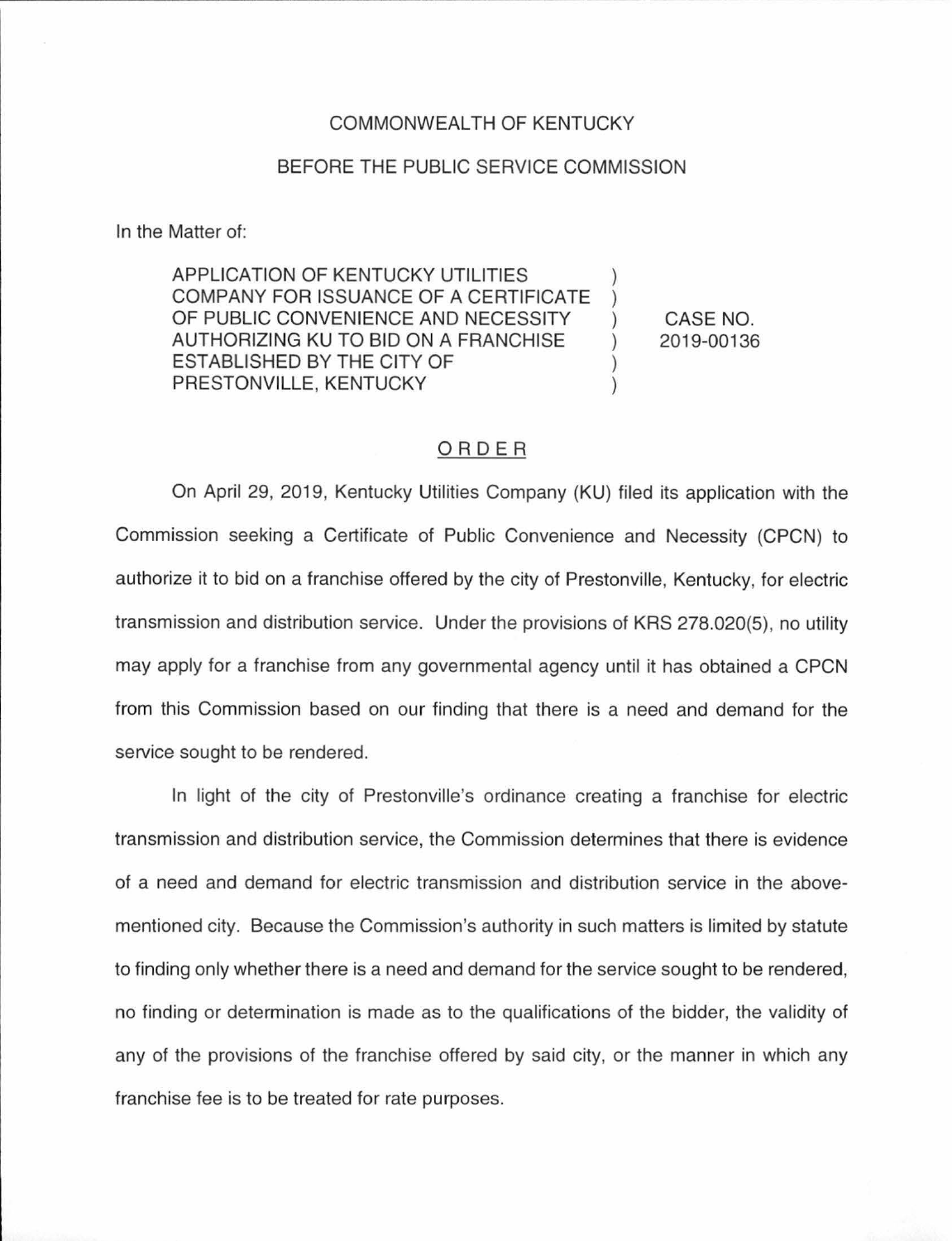IT IS THEREFORE ORDERED that:

1. KU is granted a CPCN that authorizes it to bid on a franchise offered by the city of Prestonville, Kentucky, for electric transmission and distribution service.

2. If KU is not the successful bidder, KU shall, within ten days of the award of the franchise at issue, file with the Commission a written notice stating that KU was not the successful bidder.

3. If KU is the successful bidder, KU shall file, within ten days of the award of the franchise at issue, with the Commission a copy of the executed franchise agreement and a statement disclosing the amount of the initial franchise fee.

4. If KU is the successful bidder, KU shall, within ten days of an increase or decrease in the amount of the initial franchise fee set forth in the franchise agreement, file with the Commission documentation setting forth the revised fee.

5. Any documents filed pursuant to ordering paragraphs 2, 3, or 4 of this Order shall reference the number of this case and shall be electronically submitted via the Commission's electronic Tariff Filing System.

6. This Order shall not be construed as granting a CPCN to construct utility facilities in said city.

7. This case is closed and removed from the Commission's docket.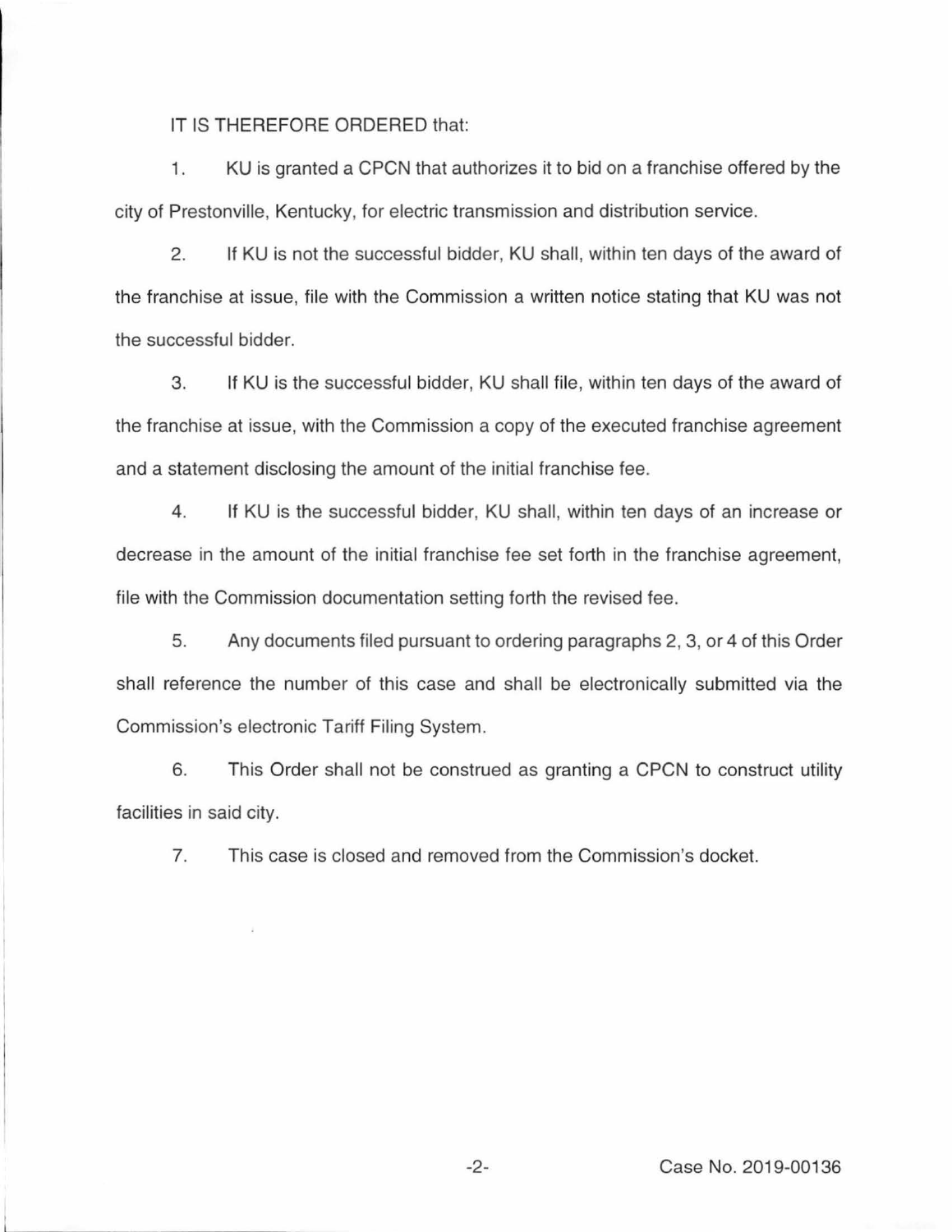By the Commission

ENTERED

**MAY 0 7 2019**  KENTUCKY PUBLIC SERVICE COMMISSION

ATTEST:

Juve R. Punsa Executive Director

Case No. 2019-00136